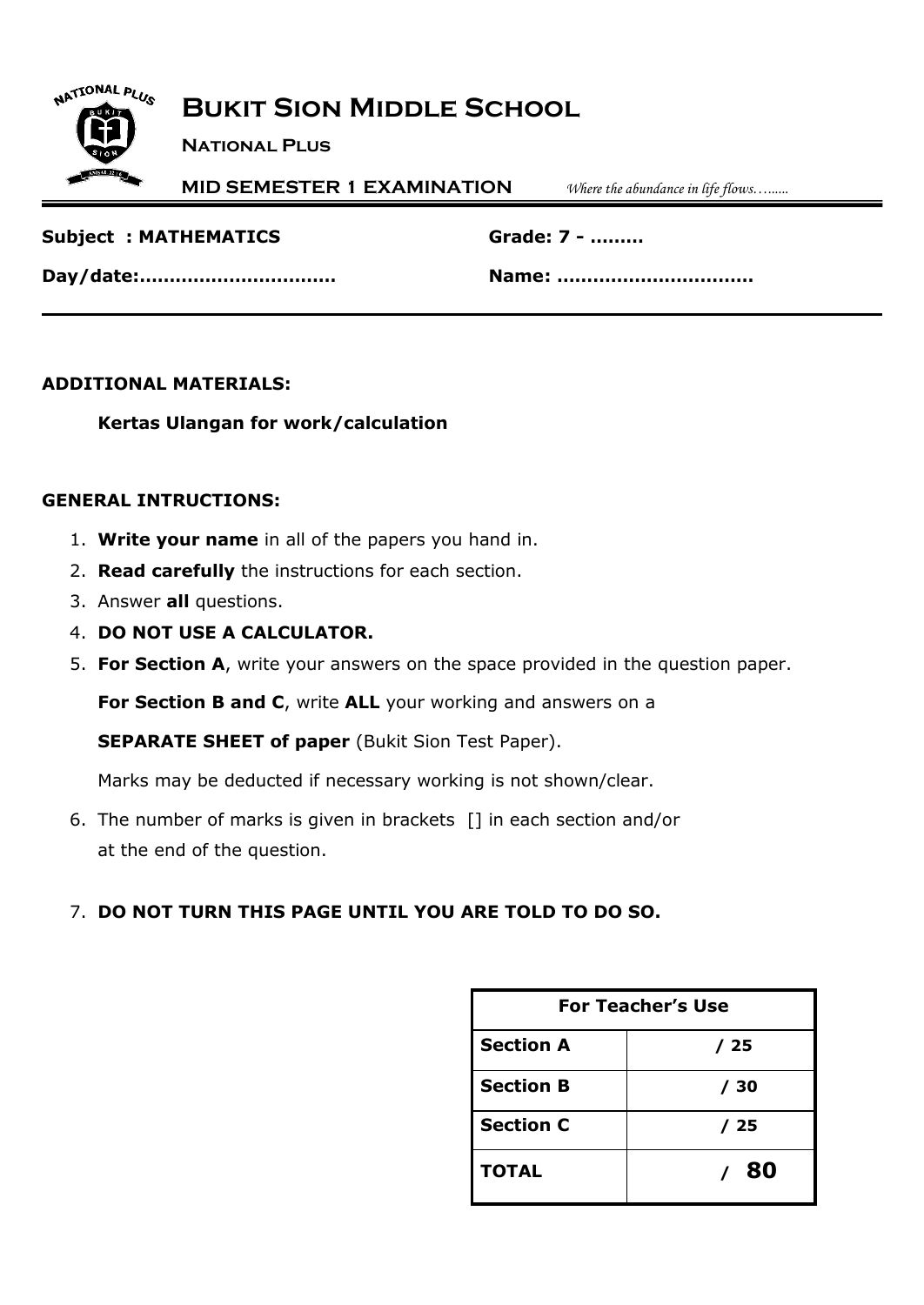# **SECTION A: CONCEPTS [25 MARKS]**

#### **I. MULTIPLE CHOICE**

Write the letter of your choice in the table provide below.

| . .      |          | TO. | .   |
|----------|----------|-----|-----|
| <u>.</u> | J.       |     | . . |
| v.       | <u>.</u> | --  | .   |

1. The square root of  $2^2 \times 3^4 \times 5^2$  is:

(a)  $2^2 \times 3 \times 5$  (b)  $2 \times 3 \times 5$  (c)  $2 \times 3^2 \times 5$  (d)  $2 \times 3^2 \times 5^2$ 

2. What is the prime factorization of 144?

(a)  $12 \times 12$  (b)  $15 \times 8$  $2 \times 3^2$ (d)  $2^4 \times 3^2$ 

3. Which of the following statements on divisibility is TRUE?

- (a) 92,764 is divisible by 9 because  $9+2+7+6+4 = 27$
- (b) 92,764 is divisible by 4 because 64 can be divided by 4.
- (c) 92,764 is divisible by 8 because 64 can be divided by 8.
- (d) 92, 764 is divisible by 6 because it is even and  $9+2+7+6+4 = 27$ .

4. How many significant figures does 0.003450 have?

(a) 4 (b) 3 (c) 6 (d) 7

5. Which number below is a perfect square?

- (a) 28 (b) 25 (c) 18 (d) 27
- 6. The following numbers are divisible by 11, EXCEPT:
	- (a) 17,732 (b) 3773 (c) 989 (d) 3,896,035
- 7. What must be the value of  $*$  to make the number 6,5 $*$ 8 divisible by 9?

(a) 9 (b) 8 (c) 7 (d) 6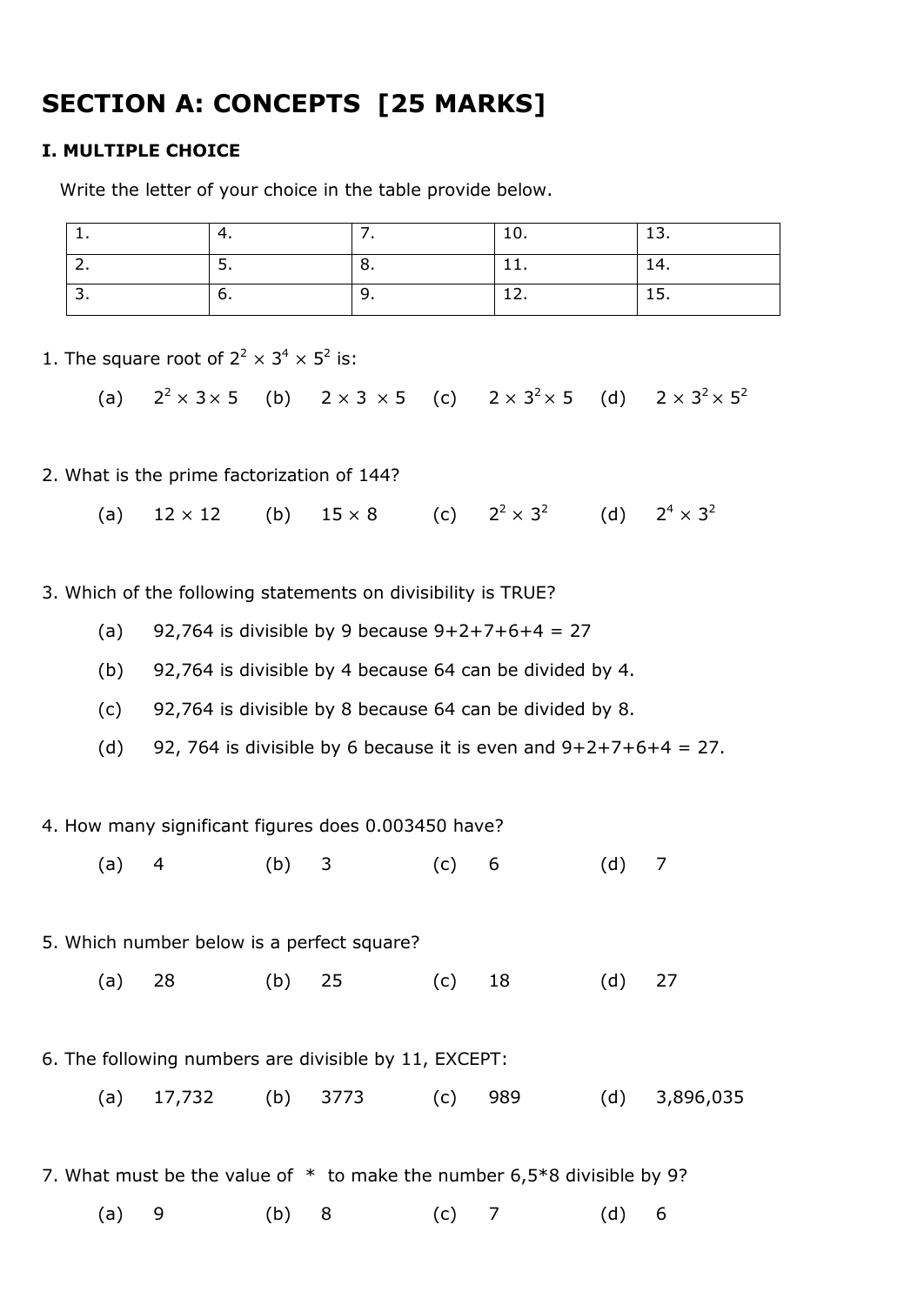|                                                  |  | 8. The reciprocal of $4\frac{2}{3}$ is: |  |                                                              |  |                                                                             |                     |  |
|--------------------------------------------------|--|-----------------------------------------|--|--------------------------------------------------------------|--|-----------------------------------------------------------------------------|---------------------|--|
|                                                  |  |                                         |  |                                                              |  | (a) $4\frac{3}{2}$ (b) $3\frac{4}{2}$ (c) $\frac{14}{3}$ (d) $\frac{3}{14}$ |                     |  |
|                                                  |  |                                         |  | 9. Which of the following is equivalent to $\frac{5}{12}$ ?  |  |                                                                             |                     |  |
|                                                  |  |                                         |  | (a) $\frac{50}{100}$ (b) $\frac{15}{48}$ (c) $\frac{25}{60}$ |  |                                                                             | (d) $\frac{10}{22}$ |  |
|                                                  |  |                                         |  | 10. Which number below is a prime number?                    |  |                                                                             |                     |  |
|                                                  |  |                                         |  | (a) 97 (b) 87 (c) 57                                         |  |                                                                             | $(d)$ 27            |  |
| 11. Which of the following is a rational number? |  |                                         |  |                                                              |  |                                                                             |                     |  |
|                                                  |  |                                         |  |                                                              |  | (a) $\sqrt{-4}$ (b) $\pi$ (c) 1.234567 (d) -1/10                            |                     |  |
|                                                  |  |                                         |  |                                                              |  |                                                                             |                     |  |

12. The number 5.88974 when rounded correct to 4 significant figures is:

(a) 5.890 (b) 5.89 (c) 5.8900 (d) 5.900

### 13. Which of the following is NOT an integer?

- (a)  $-35/7$  (b)  $-\sqrt{9}$  (c)  $-10$  (d)  $-0$
- 14. The improper fraction of 12 $\frac{5}{6}$  is:
	- (a)  $\frac{65}{5}$  $rac{55}{5}$  (b)  $rac{65}{6}$  $rac{55}{6}$  (c)  $rac{77}{5}$  $\frac{77}{5}$  (d)  $\frac{77}{6}$
- 15. Numbers which are also called as counting numbers are:
	- (a) Natural numbers (c) Whole numbers
	- (b) Rational numbers (d) Integers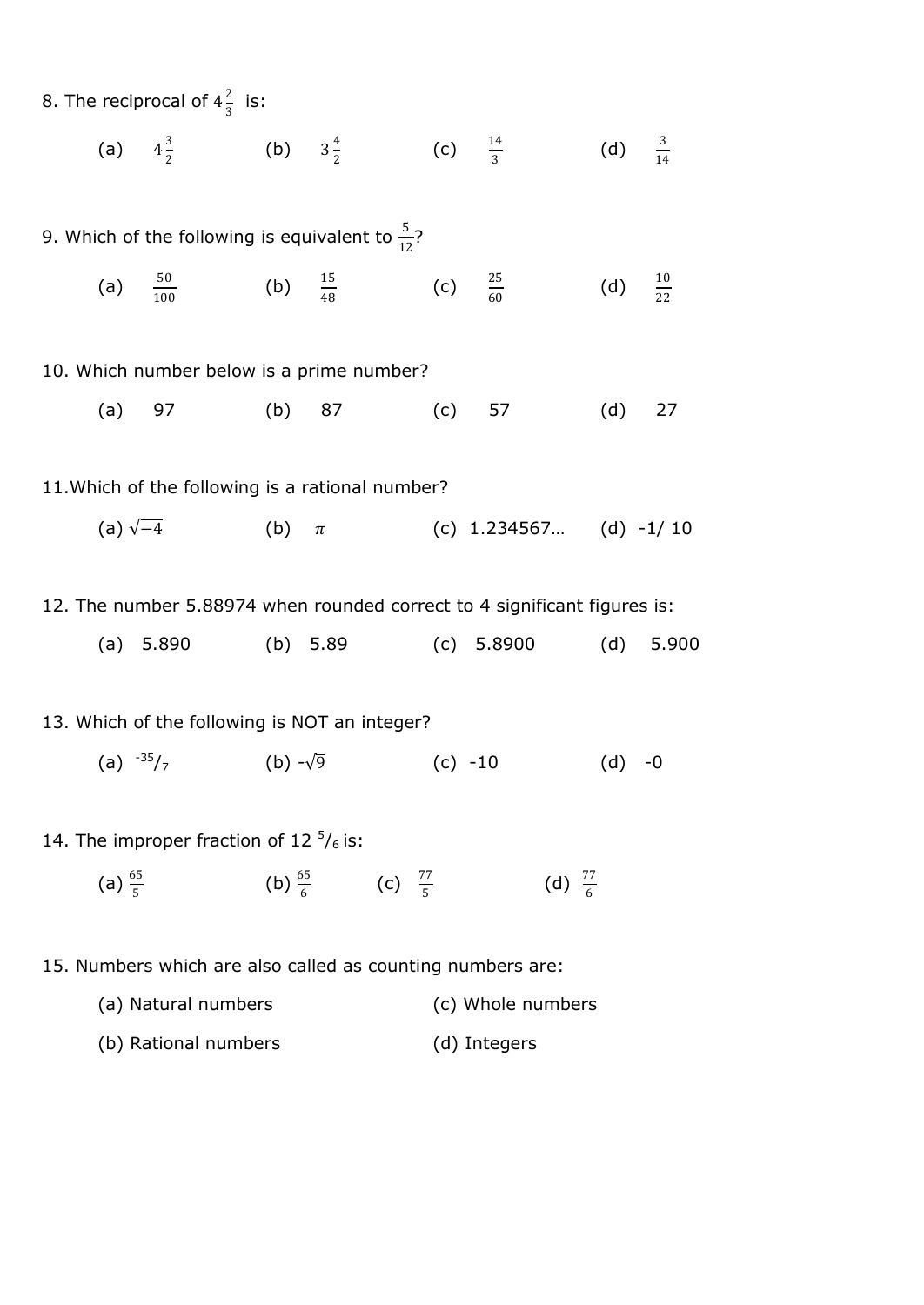### **II. COMPARING AND ORDERING**

1. Arrange  $3 \times 2^2$ ,  $\sqrt{2^4 \times 5^2}$ ,  $\sqrt{1296}$ ,  $\sqrt[3]{4096}$  in ascending order. [3]

Answer: \_\_\_\_\_\_\_\_\_\_\_\_\_\_\_\_\_\_\_\_\_\_\_\_\_\_\_\_\_\_\_\_

2. Compare using  $>$ ,  $<$  or  $=$ .

 $12 \frac{4}{5}$  12 $\frac{27}{50}$  12 $\frac{12 \frac{7}{50}}{12 \frac{7}{50}}$  $/_{10}$  [2]

#### **III. MATCHING TYPE**

Match the rational form in Column B and the decimals in Column A.

Write your answers on the space provided before each number.

|    | <b>COLUMN A</b> |     | <b>COLUMN B</b>   |
|----|-----------------|-----|-------------------|
| 1. | 4/11            | (a) | 0.36              |
| 2. | 9/25            | (b) | 0.36              |
| 3. | 11/30           | (c) | $0.\overline{36}$ |

#### **IV. ROUNDING OFF**

Round off the following as indicated:

1. 285.94 (correct to one decimal place) 2. 2.8903 (correct to 2 significant figures)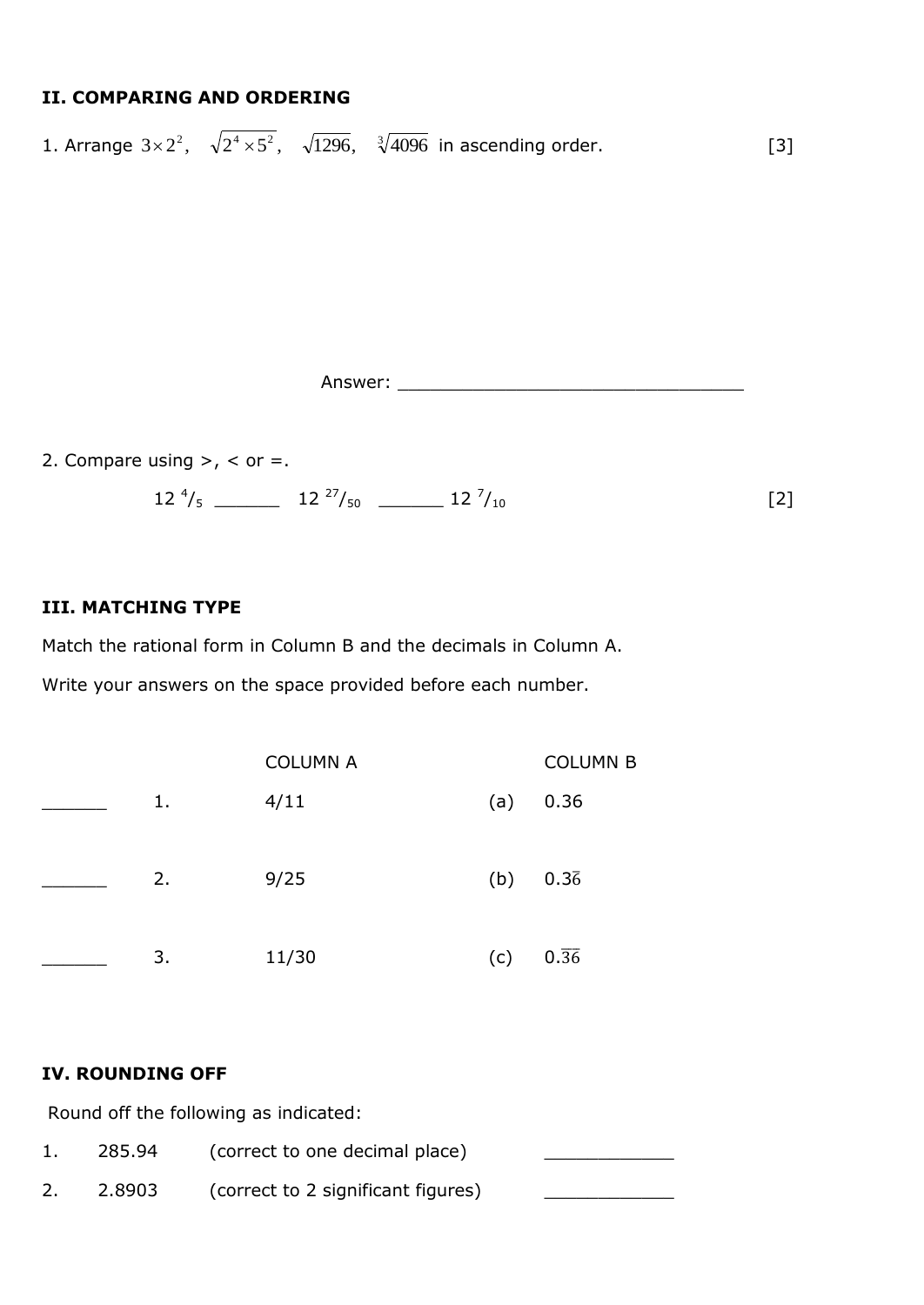# **SECTION B: CALCULATION [30 MARKS]**

### **Answer this section on a separate sheet of paper. Show ALL working. Marks may be deducted if necessary working is not shown.**

| 1. (a) Write down ALL the prime numbers between 50 and 70.                                    | [2] |
|-----------------------------------------------------------------------------------------------|-----|
| (b) Find <b>the sum</b> of the prime numbers in $(a)$ .                                       | [2] |
|                                                                                               |     |
| 2. Find the <b>square root</b> of 1936 using its <b>prime factorisation</b> .                 | [4] |
|                                                                                               |     |
| 3. (a) Find the GCF and LCM of 64, 36, and 72 using the<br><b>Continuous Division method.</b> | [4] |
|                                                                                               |     |
|                                                                                               |     |

(b) Find the **HCF** and **LCM** of 
$$
3 \times 5^2
$$
,  $2^3 \times 5^2$  and  $2^7 \times 5$ ,  
leaving your answers **in indices/exponents form.** [2]

#### 4. Using the BODMAs Rule, solve the following:

(a) 
$$
5 + 6 \times 4 - 12 \div 4
$$
 [2]

(b) 
$$
5^2 - [2^3 + (187 \div 11)]
$$
 [3]

5. Do the operations as indicated. Reduce answers to lowest terms.

(a) 
$$
\frac{3}{5}
$$
 -  $\frac{1}{10}$  +  $\frac{3}{4}$  [2]

(b) 
$$
4^2/3 \times 6^2/3
$$
 [2]

- (c) 7  $\div$  2<sup>4</sup>/<sub>5</sub>  $/_{5}$  [2]
- (d)  $9.5 + 2.4 \times 4.5$  [2]

(e) 
$$
\left(\frac{4.8 \times 0.06}{0.04}\right)^2
$$
 [3]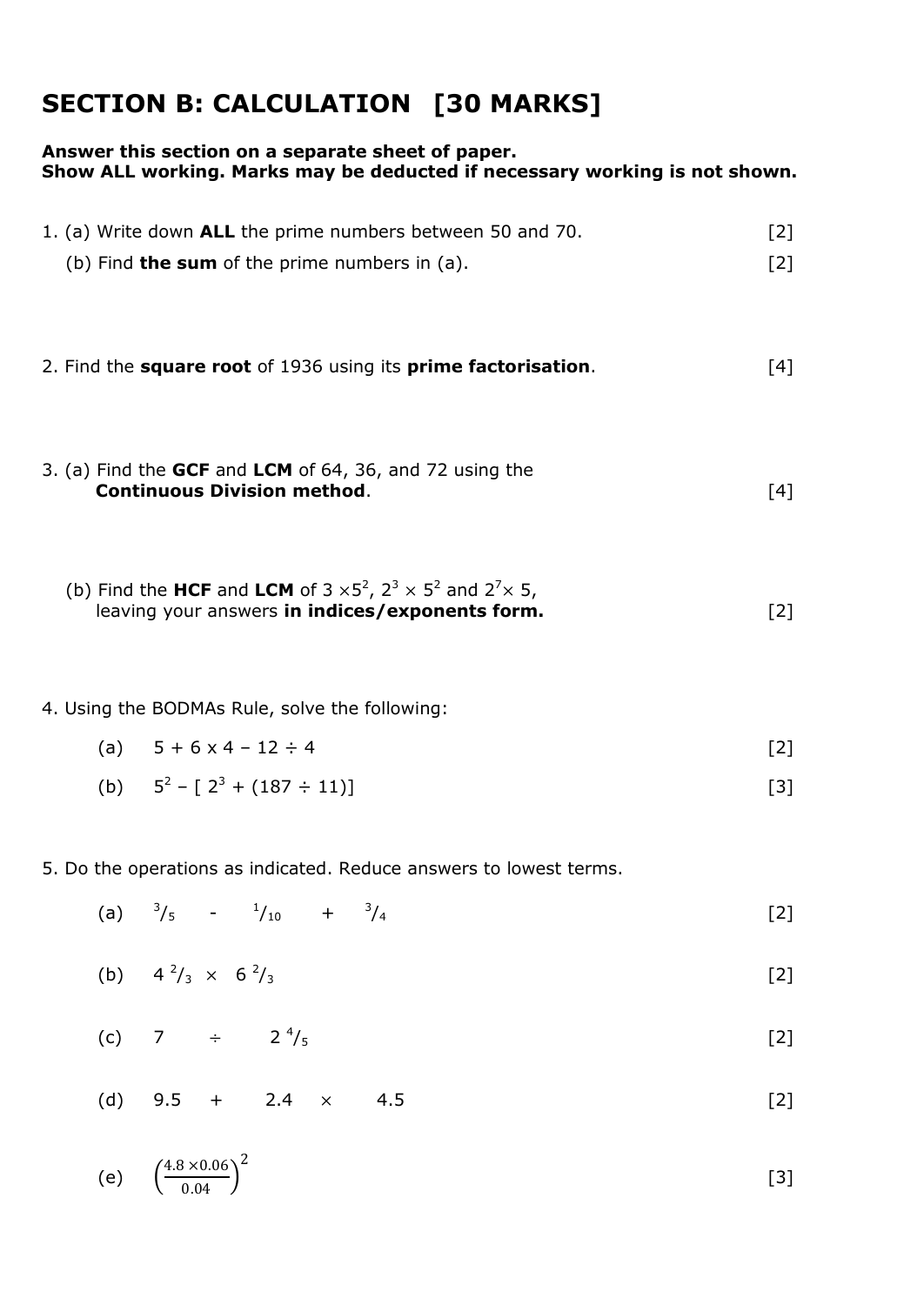# **SECTION C: WORD PROBLEMS [25 MARKS]**

#### **Read each problem below and solve on a** *SEPARATE SHEET OF PAPER.* **Show** *ALL* **working as clearly and neatly as possible. Marks may be deducted if necessary working is not shown.**

| 1. Mark is $3\frac{7}{12}$ inches taller than Michael. If Michael is $55\frac{1}{2}$ inches tall, |                   |
|---------------------------------------------------------------------------------------------------|-------------------|
| (a) determine Mark's height,                                                                      | $[2]$             |
| (b) find the sum of their heights.                                                                | $\lceil 1 \rceil$ |

2. A piece of ribbon is  $10\frac{3}{8}$  m long.

| If 3 small pieces of ribbon, each of length $2\frac{5}{12}$ m are cut off, |  |
|----------------------------------------------------------------------------|--|
| find the length of the remaining piece.                                    |  |

3. Three clocks alarm every 15 minutes, 25 minutes and 40 minutes respectively.

| (a) After how many minutes will they all alarm together?       | $[2]$ |
|----------------------------------------------------------------|-------|
| (b) At what time after 1:00 PM will they alarm simultaneously? | $[2]$ |

4. Mr and Mrs Smith together earn a total of \$25,000, monthly.

they spend 2/5 of the salary on food, ¼ of their salary for rent and bills,

3/10 of it for education and recreation, and save the rest.

| (a) How much does the family spend for food? |                   |
|----------------------------------------------|-------------------|
| (b) How much is spent for rent and bills?    | $\lceil 2 \rceil$ |

- (c) How much is saved every month? [2]
- (d) How much more is spent on food **than** on rent and bills? [1]